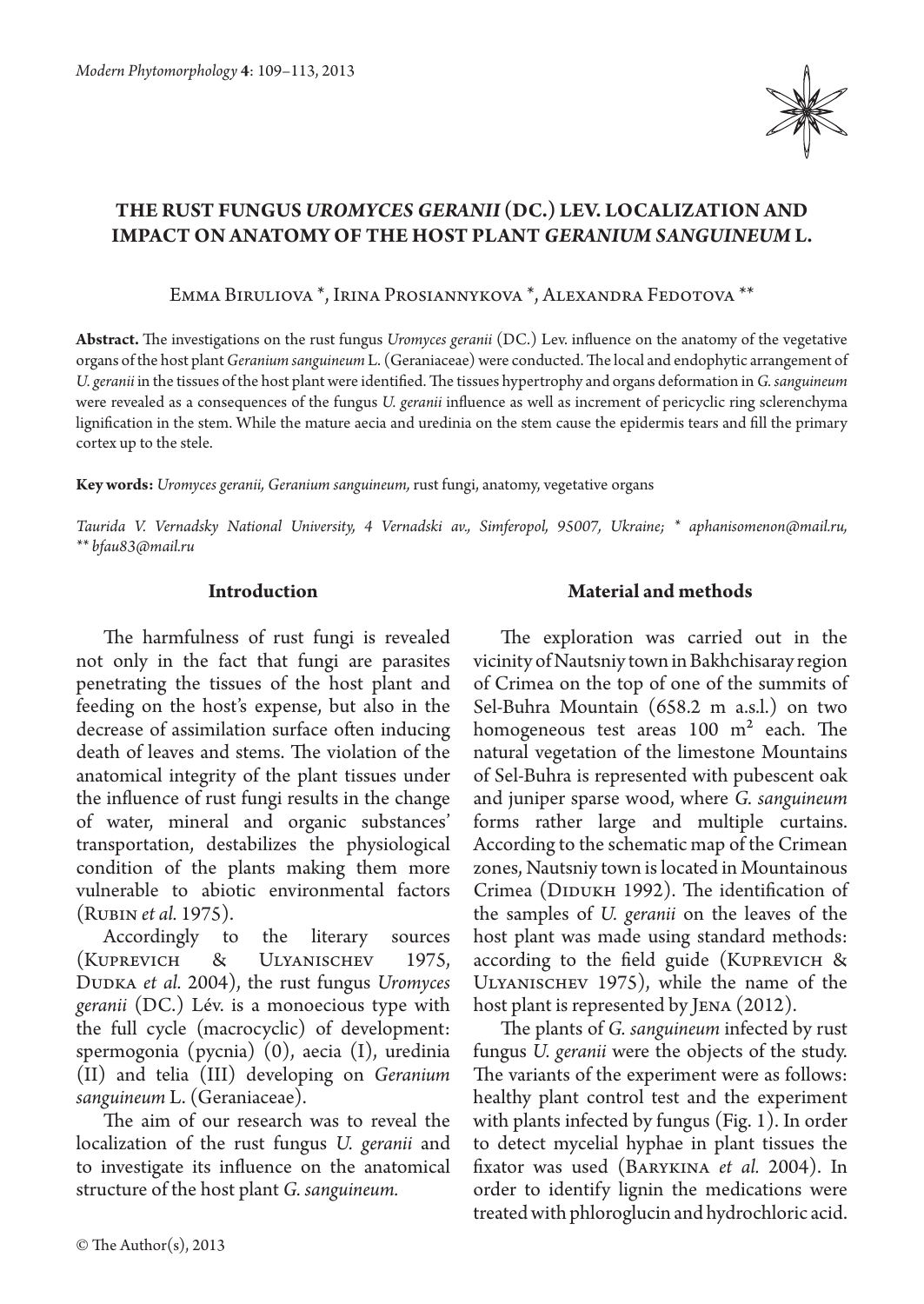

**Fig. 1.** The pycnia and aecia of the rust fungus *Uromyces geranii* on the leaves of *Geranium sanguineum.*



**Fig. 4.** Cross section through the petiole of *Geranium sanguineum* control plant (magn. 15×20): **Ct** – covering trichome, **Ep** – epidermis, **Gt** – glandular trichome, **Phl** – phloem, **Scl** – sclerenchyma ring, **X** – xylem.



**Fig. 2.** Cross section through the stem of *Geranium sanguineum* control plant (magn. 15×20): **Ep** – epidermis, **I** – ideoblasts; **Pc** – primary cortex; **Phl** – phloem; **Scl** – sclerenchyma ring; **X** – xylem.





**Fig. 3.** Cross section through the stem of *Geranium sanguineum* infected by *Uromyces geranii* aeciospores (magn. 15×20): **Ae** – aecia; **Ep** – epidermis; **I** – ideoblasts; **Pc** – primary cortex; **Phl** – phloem; **Scl** – sclerenchyma ring; **X** – xylem.

**Fig. 5.** Cross section through the petiole of *Geranium sanguineum* infected by *Uromyces geranii* aeciospores (magn. 15×20): **Ae** – aecia, **Ep** – epidermis, **Phl** – phloem, **X** – xylem.



**Fig. 6.** Cross section through the leaf blade of *Geranium sanguineum* control plant (magn. 15×20): **Cv** – central vein, **Ep** – epidermis, **Pt** – palisade tissue, **St** – sponge tissue.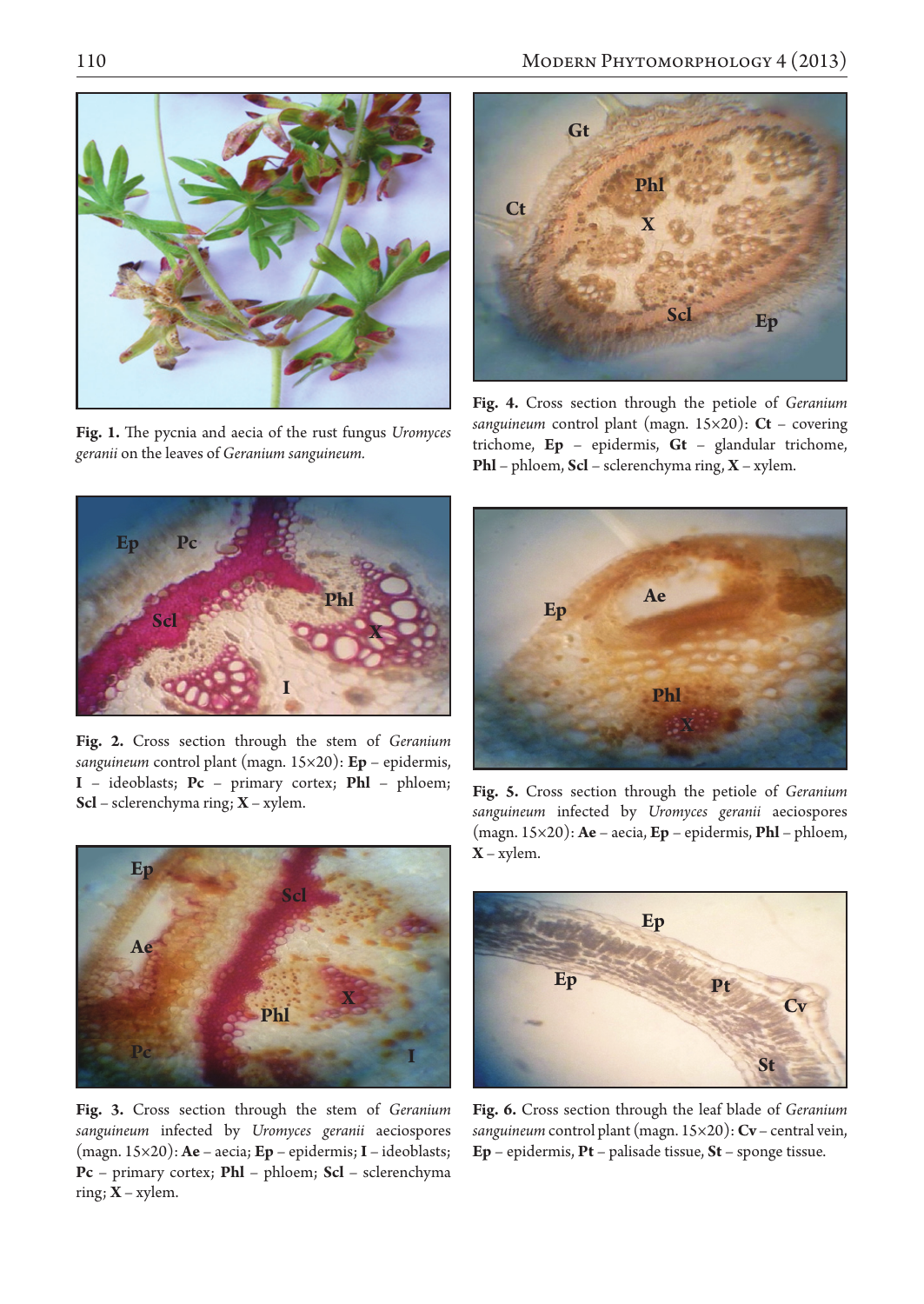

**Fig. 7.** Cross section through the leaf blade of *Geranium sanguineum* infected by *Uromyces geranii* aeciospores (magn. 15×20): **Ae** – aecia, **Ep** – epidermis, **Pt** – palisade tissue, **St** – sponge tissue.

### **Results and discussion**

The main area of *G. sanquineum* distribution is European-Mediterranean. In Ukraine the species is widespread mainly in the Crimean Mountains. Its biomorphological characteristic: aeropedophyte, litophyte, polycarpous summerwinter green, semirosette, herbaceous, earlymiddle annual plant species with middlerhizome, sympodial shoot branching and racemiferous roots. Its ecomorphological characteristic: xeromesophyte, skioheliophyte, glycophyte, melliferous, source of vitamins, technical, a rather frequently occurred plant (Golubev 1996).

The pycnia of *U. geranii* grow on both sides of the leaf blades in small groups of aecia, forming the yellow spots, spherical, small,  $135-150 \mu m$ , sometimes orange or brown. The aecia are located on the underside of the leaf blades, as well as on the veins and petioles gathered

into oblong loose groups on small rounded or elongated, thickened, yellow, or brown spots, sometimes arranged in circles, rounded and yellow, 0.2-0.3 mm in diameter. The peridium is calyciform with slightly dissected, upraised and contorted edge; the peridium cells are rounded or elongated,  $28-40(45)\times12-22 \mu m$ ; external and internal walls are 4-5 µm width; the external wall is the cross-striated, the internal – barbellate; veruccae are arranged in short lines.

The uredinia located on the underside of the leaves or rarely on petioles, stems and pedicels have an appearance of yellow-reddish or brown spots. The uredinia are often sparse or arranged in small groups, round or oblong in shape, 1-2 mm long. The telia are similar to uredinia, but are darker-colored.

#### *Anatomical structure of G. sanguineum stem*

On the external side the stem is covered by monolayer epidermis with strongly thickened external and internal tangential walls. The cuticle on the epidermis, sparsely located trichomes and glandular hairs with three-celled pedicel and capitulum are formed. Under the epidermis the primary cortex follows where one or two cells-layered angled collenchyma is represented. Under the primary cortex stele is located. Its pericycle forms a ring of mechanical tissue consisting of 5-8 cell layers. The internal layers of sclerenchyma form the ring which covers outside the largest vascular bundles between which the smaller ones are located. The bundles are open collateral (Fig. 2). There is the marrow in the center of the stem, formed by large thin-

| Vegetative organ | Variant                          | cells, µm       | Length of the parenchyma Width of parenchyma cells,<br>μm |
|------------------|----------------------------------|-----------------|-----------------------------------------------------------|
| Stem             | Control                          | $19.4 \pm 0.8$  | $18.8 \pm 0.4$                                            |
|                  | Experiment                       | $30.1 \pm 1.4$  | $29.6 \pm 0.4$                                            |
| Petiole          | Control                          | $16.9 \pm 0.6$  | $15.7 \pm 0.5$                                            |
|                  | Experiment                       | $31.0 \pm 2.1$  | $29.7 \pm 0.3$                                            |
| Leaf             | Control (palisade parenchyma)    | $44.6 \pm 1.4$  | $19.4 \pm 1.2$                                            |
|                  | Experiment (palisade parenchyma) | $101.9 \pm 6.3$ | $20.6 \pm 0.4$                                            |
|                  | Control (spongy parenchyma)      | $14.5 \pm 1.2$  | $13.8 \pm 0.3$                                            |
|                  | Experiment (spongy parenchyma)   | $44.6 \pm 1.0$  | $42.8 \pm 0.3$                                            |

**Table 1.** The impact of the rust fungus *Uromyces geranii* on the size of parenchyma cells in *Geranium sanguineum*.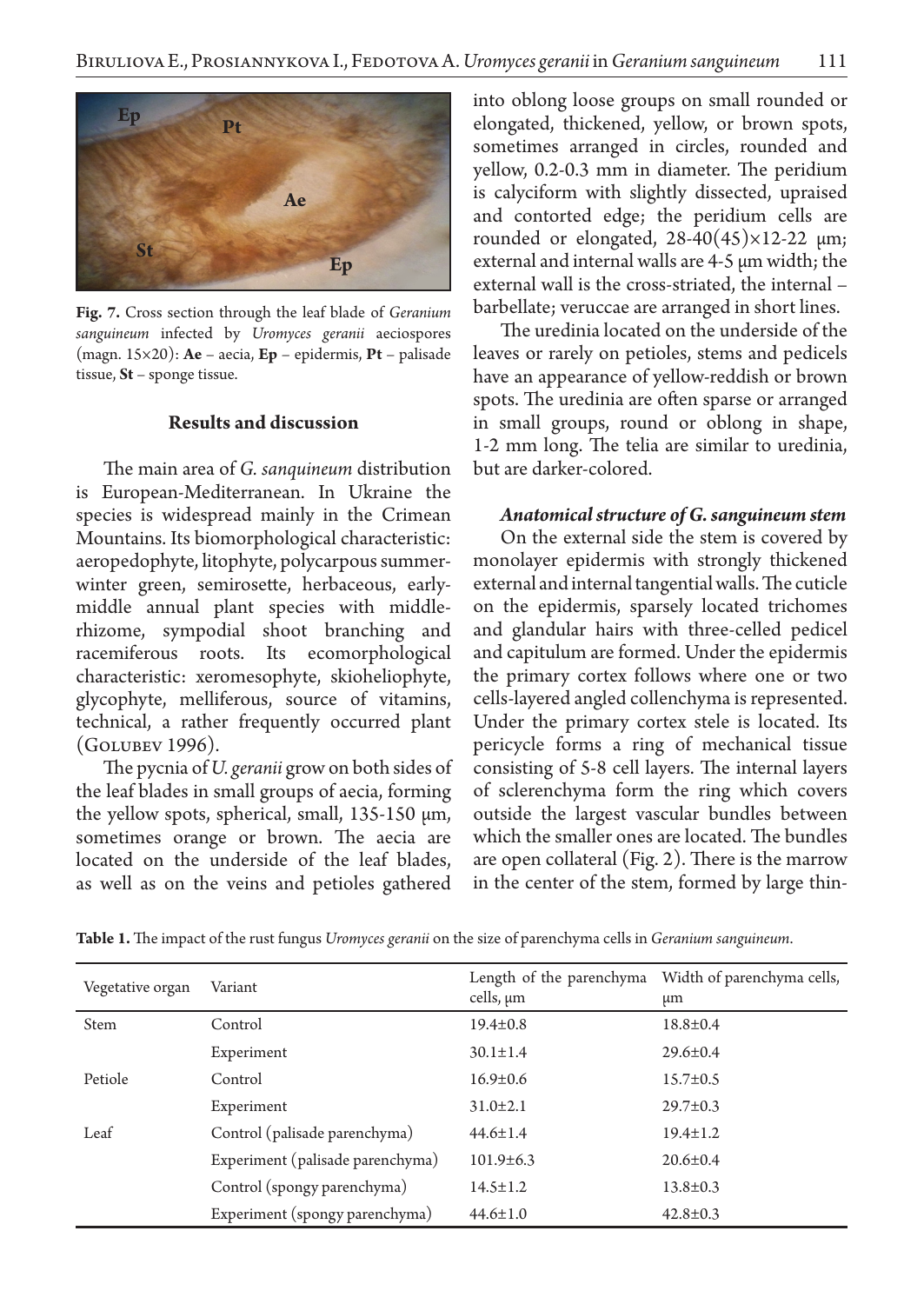walled parenchymal cells. In the parenchymal tissue of the whole stem idioblasts with essential oils found mostly in the marrow.

The mature aecia and uredinia of rust fungus *U. geranii* on the stem of the infected plants cause the breaks in epidermis and fill in a primary cortex toward the stele. The subepidermal layer of cells is more clearly expressed in comparison to the control variant (Fig. 3). Visually the amount of covering glandular hairs on the epidermis increases. The cells of the primary cortex adjacent to aecia and uredinia are crumpled and between them the air cavities are formed. Apparently the parasite which penetrated into the plant contributes to the development of the air cavities in the primary cortex of the host plant's stem. The cavities are required for the aecia and uredinia laying and forming. Until maturation and distribution of aecia and uredinia the remaining cells of subepidermal layer protect the stem from unfavorable environmental factors. The idioblasts contain essential oils and may be abundantly found in all the tissues of a stem in all topographic zones.

There has been observed an increasing lignification of pericyclic sclerenchyma ring under the influence of *U. geranii* fungus. Moreover, there was identified the hypertrophy of the tissues of *G. sanguineum* infected by rust fungus, which probably promotes the excretion of the growth regulators by the plant cells.

## *Anatomy of G. sanguineum petiole*

The leaf petiole is visually more pubescent with glandular and simple trichomes comparing to stem. The structure of leaf petiole epidermis is the same as of the stem. The pericyclic sclerenchyma ring is poorly lignificated. The number of vascular bundles is about 6-8 (Fig. 4). The idioblasts are also present.

Due the infection of the petiole by the fungus *U. geranii* a strong thickening of the external wall of the epidermis as well as the development of a monolayer lamellar collenchyma are observed. In the area of primary cortex the cells are stretched and large intercellular spaces are observed. The sclerenchyma ring is missing. The number of conducting bundles under the fungal infection reduces to 4-5 (Fig. 5).

## *Anatomy of G. sanguineum leaf blade*

The leaf blades are pubescent, reniform in contour, palmately veined, deeply palmately dissected, with 5-7 lobes with 3-5 linear lacinias each. The type of the leaf is hypostomal. The upper epidermis of the leaf blader includes large cells with thick external walls without cuticle but with numerous trichomes – simple and glandular. The mesophyll of the leaf is represented by palisade tissue consisting of a single layer of strongly elongated cells with large chloroplasts, its longitudinal axes are perpendicular to the surface of the leaf blade. Between the palisade cells there are intercellular spaces. The loose tissue is formed by 5-4 lines of quite closely adjacent to each other cells with slightly expressed intercellular spaces (Fig. 6). The lower epidermis has smaller cells than the upper one, while on the lower side of the leaf there are only glandular trichomes. The veins are represented by closed collateral vascular bundles with well-developed xylem. However, its histological elements are poorly lignificated. Around the bundle there is a well expressed parenchymal sheath.

Under the influence of rust fungus *U. geranii*  the hypertrophy of the mesophyll cells is observed: the palisade and spongy mesophyll cells show a significant proliferation (Fig. 7). As seen from Tab. 1, under the influence of parasitic fungus the tissues' hypertrophy in vegetative organs of *G. sanguineum* observes. As a result of the tissue deformation under the influence of rust fungus the average length of parenchyma cells in the stem of *G. sanguineum* increases up to 30.1 µm, which is 1.6 times higher compared to the control test  $(19.4 \,\mu m)$ . Under the influence of the infection the hypertrophy of infected parts of the petiole's tissues is also observed. For example, in the control test the parenchyma cells' length was 16.9 µm, while in the experiment it was 31.0 µm, which is 1.8 times higher. The same tendency deduces when comparing data of the length of the palisade parenchyma's cells (in the experiment this indicator was 2.3 times higher than in control testing). For instance, after the leaves of *G. sanguineum* were infected by the